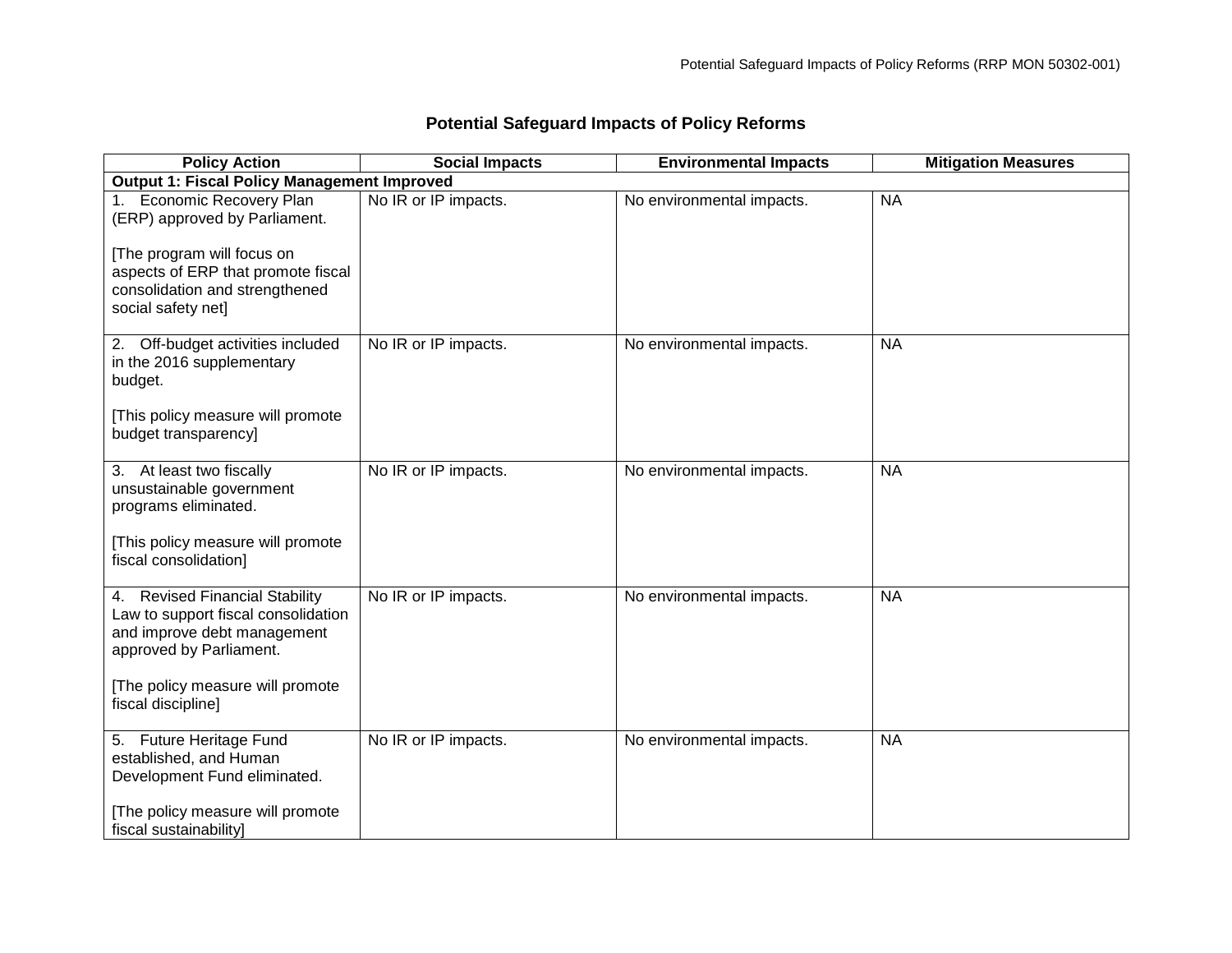| <b>Policy Action</b>                                                                                                                                   | <b>Social Impacts</b> | <b>Environmental Impacts</b> | <b>Mitigation Measures</b> |
|--------------------------------------------------------------------------------------------------------------------------------------------------------|-----------------------|------------------------------|----------------------------|
| 6.<br>Amended law for<br>Development Bank of<br>Mongolia (DBM) approved by<br>Parliament.                                                              |                       |                              |                            |
| [This policy action will make DBM<br>operate as an independent,<br>commercial entity, which will<br>reduce contingent liability for the<br>government] |                       |                              |                            |
| 7.<br>Aligned with fiscal<br>consolidation measures of the<br>International Monetary Fund.                                                             | No IR or IP impacts.  | No environmental impacts.    | <b>NA</b>                  |
| [The program will support fiscal<br>consolidation to promote fiscal<br>stability]                                                                      |                       |                              |                            |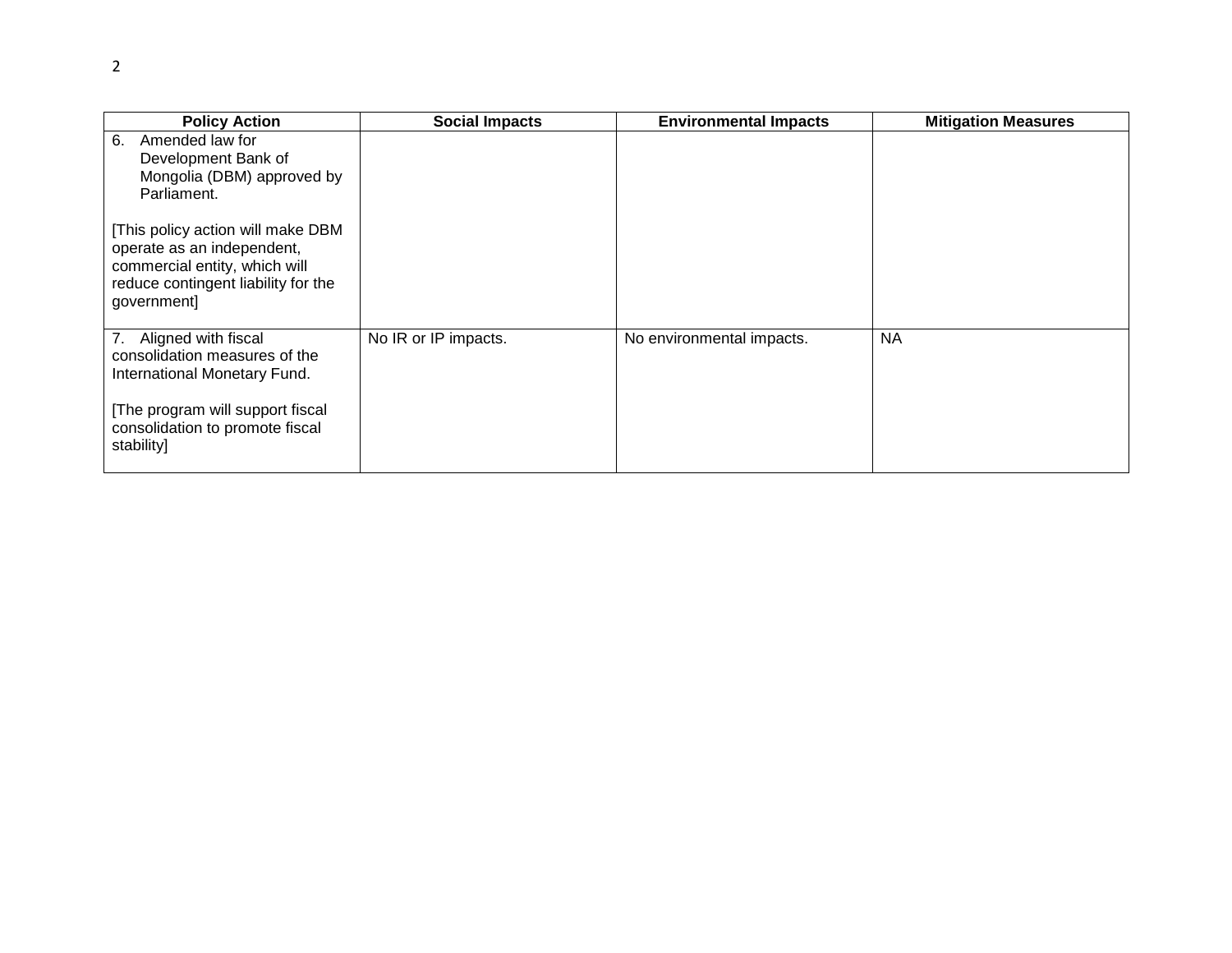| <b>Policy Action</b>                                                                                                                            | <b>Social Impacts</b>                                                                                                                                                                 | <b>Environmental Impacts</b> | <b>Mitigation Measures</b> |  |  |  |
|-------------------------------------------------------------------------------------------------------------------------------------------------|---------------------------------------------------------------------------------------------------------------------------------------------------------------------------------------|------------------------------|----------------------------|--|--|--|
| Output 2: Policies and regulations to support targeting and consolidation of social welfare programs improved                                   |                                                                                                                                                                                       |                              |                            |  |  |  |
| 8. Child Money Program (CMP)<br>incorporated into the budget.                                                                                   | No IR impacts. This will ensure<br>fiscal sustainability of CMP, which<br>benefit<br>will<br>the<br>poor<br>and<br>vulnerable.                                                        | No environmental impacts.    | <b>NA</b>                  |  |  |  |
| 9. Eligibility guidelines for<br>targeting of the CMP to 60% of the<br>children issued by Ministry of<br>Labor and Social Protection<br>(MLSP). | No IR or IP impacts.<br>This will<br>ensure fiscal sustainability of<br>CMP, which will benefit the poor<br>and vulnerable. Some non-poor<br>would no longer receive this<br>payment. | No environmental impacts.    | <b>NA</b>                  |  |  |  |
| 10. CMP incorporated into Social<br>Welfare Law.                                                                                                | No IR impacts. (see item 8)                                                                                                                                                           | No environmental impacts.    | <b>NA</b>                  |  |  |  |
| 11. Amendment to Social Welfare<br>Law to introduce additional needs-<br>based eligibility criteria for<br>Allowance for Caregivers.            | No IR impacts. (see item 9)                                                                                                                                                           | No environmental impacts.    | <b>NA</b>                  |  |  |  |
| 12. Law on Social Welfare for the<br>Elderly amended; and new Law on<br>Allowance with State Merits<br>approved.                                | No IR impacts.                                                                                                                                                                        | No environmental impacts.    | <b>NA</b>                  |  |  |  |
| 13. MLSP to update poverty-<br>targeted Integrated Household<br>Information Database.                                                           | No IR impacts.                                                                                                                                                                        | No environmental impacts.    | <b>NA</b>                  |  |  |  |
| 14. National Statistical Office to<br>update Household Socioeconomic<br>Survey.                                                                 | No IR or IP impacts.                                                                                                                                                                  | No environmental impacts.    | <b>NA</b>                  |  |  |  |
| 15. Eligibility guidelines for<br><b>Allowance for Caregivers</b><br>approved by MLSP.                                                          | No IR impacts. (see item 9)                                                                                                                                                           | No environmental impacts.    | <b>NA</b>                  |  |  |  |
| 16. Draft proposal to introduce<br>needs-based eligibility criteria for<br>Social Welfare Allowance, and<br>Allowance for Mother Heroes         | No IR or IP impacts. (see item 9)                                                                                                                                                     | No environmental impacts.    | <b>NA</b>                  |  |  |  |